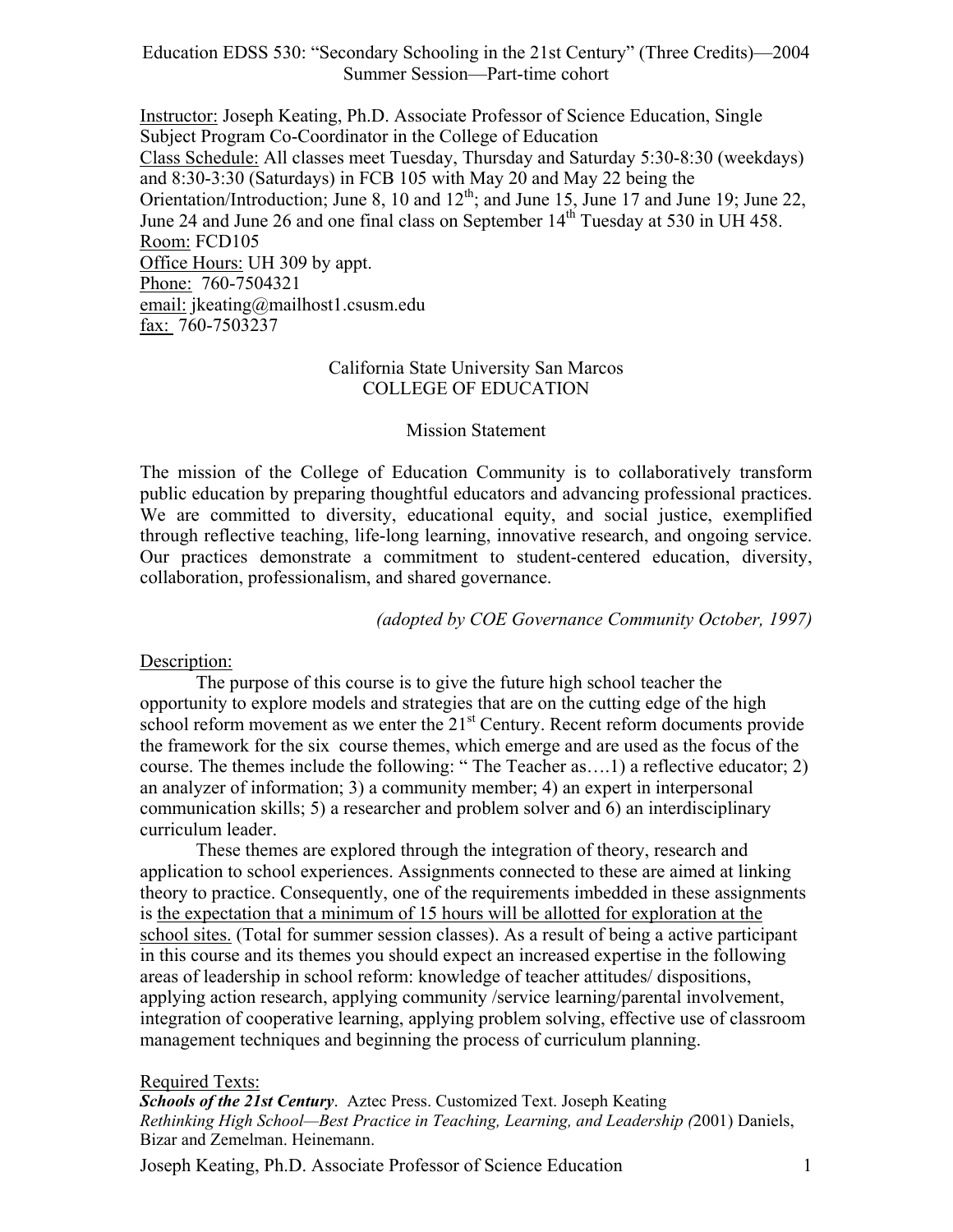*Observation Skills for Effective Teaching* (2003)*.* Gary Borich , *(Merrill.)***Note:** to be used in conjunction with EDSS 511

*www.taskstream.com* (2004) Web page access for assessment/reflection of TPE. Subscription required each semester. Will be used by most courses in the program.

#### **Additional Readings: recommended but not required**

*Second To None: A Vision of the New California High School* (California Task Force) (1994).

*The Good High School--Portraits of Character and Culture (Harper)* Sarah Lawrence Lightfoot (1983).

*Classroom Instruction that Works..Research Based Strategies for Increasing Student Achievement (2001)* Marzano, Pickering and Polluck. American Association for Curriculum Development.

Objectives: upon completion of this course the candidate will be able to demonstrate knowledge, understanding, appreciation and practical skills for applying.......

 1. characteristics (dispositions/attitudes—see description under assignments) and practices (strategies) of the reformed 21st Century high school teacher;

 2. community connections such as relationships with parents, service-learning, and school to career

 3. specific strategies related to inclusive education: problem solving/creative thinking, cooperative learning, classroom management and SDAIE;

4. research in teaching and learning: action research;

5. observation/reflection as an integral part of practice;

6. Characteristics and practices of the 21st Century reformed high school.

#### **Teacher Performance Expectation (TPE) Competencies:**

This course is designed to help teachers seeking the Single Subject Credential to develop the skills, knowledge, and attitudes necessary to assist schools and district in implementing an effective programs for all students. The successful candidate must be able to demonstrate their understanding and ability to apply each of the TPE's that is merge theory to practice in order to realize a comprehensive and extensive educational program to meet the needs of all students. Failure to meet a minimum competence in any of the TPE's by the completion of the program will prevent the acquisition of the Single Subject Credential . The following TPE's are addressed and evaluated directly or indirectly in this course:

Primary Emphasis (these will be assessed/reflected on as a culminating assignment in this course on Taskstream: see assignment descriptions for specifics)

TPE 8 Learning about students TPE 11 Social Environment

Secondary Emphasis: (these will be emphasized in this course also but assessed/reflected on in Taskstream in other classes)

TPE 1B Specific Pedagogical skills for Subject Matter TPE 2 Monitoring students during instruction TPE 7 Teaching English Language Learners TPE 5 Student Engagement TPE 12 Professional, Legal and ethical obligations

## **Course Topic/Activity Schedule and Related Assignments:**

#1-3 (May 22, Thursday and May 24, Saturday) Topics/Activities: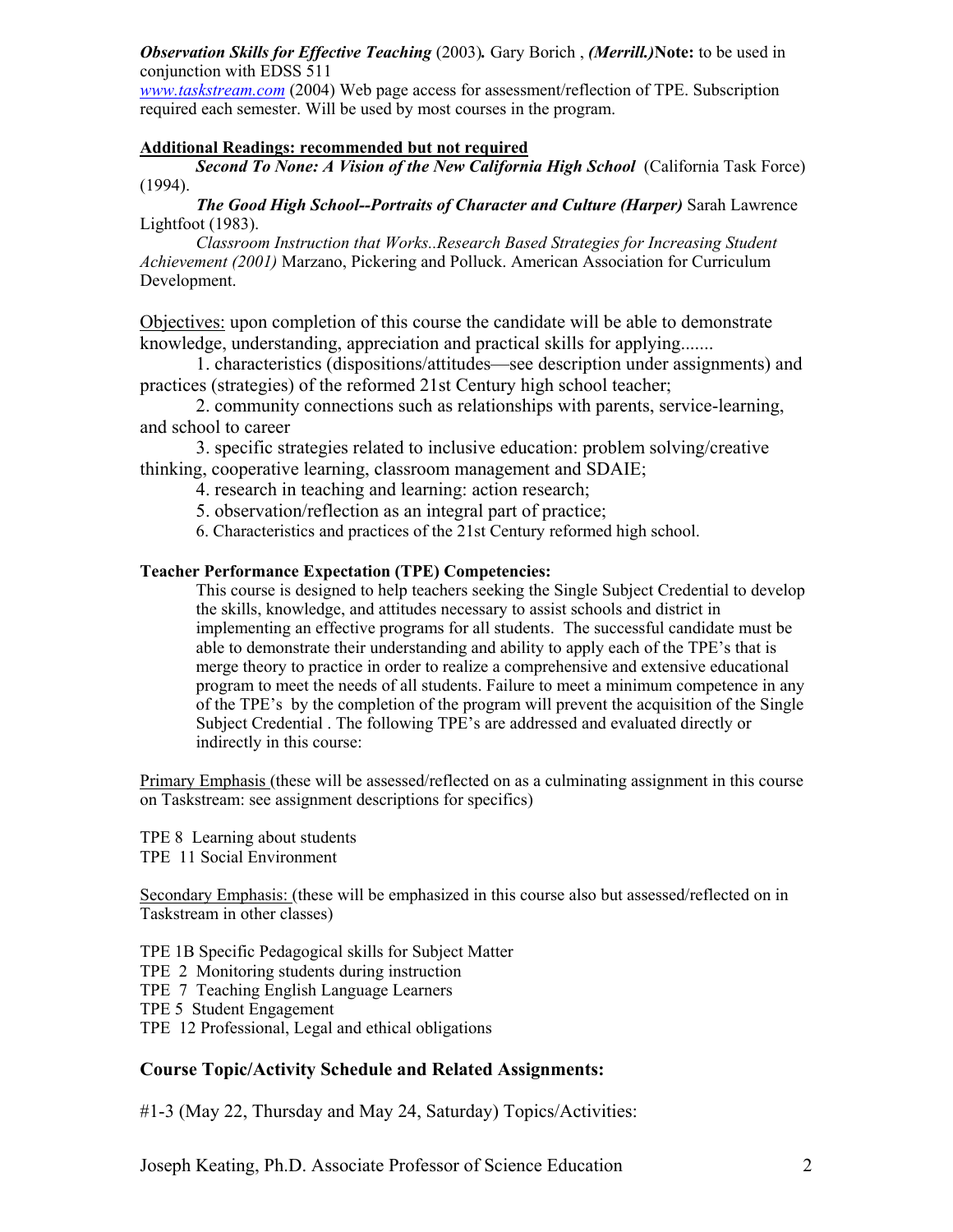Orientation: Introduction to Cooperative Learning through Communication Skills Games #1 (Verbal/Non-Verbal Communication: Language protocols) and Inquiry/Problem Solving through Problem Solving Skills Game #1 (Gum Drop Towers: Generic Problem Solving Model); Syllabus/Program considerations

# **Assignments due for next two class times:**

- 1) Read introduction, final overview and assigned chapter of Jigsaw on "Rethinking High Schools (Best Practices)" Reflective Reading Log
- 2) Read "Dispositional Skills of High School Teachers" see syllabus : Prompt: Rate yourself and justify for each of the dispositions
- 3) Read Cooperative Learning pp. 299-329 article in Customized Text: Prompt: What do you see as strengths and challenges to cooperative learning? (no log)
- 4) Read "Dine Philosophy of Learning" p199 (Benally): Prompt: How can (should) spirituality be part of your teaching? (no log)
- 5) Read "Synthesis of research…reflective thinking" p3 Prompt: How would you integrate reflection into your practice as well as your students? (no log)
- 6) Read: (in customized text the summary of Second to None and Breaking Ranks) (no log) Prompt: What are do you see as the strengths and challenges of these reform document suggestions?
- #4 (June 8, Tuesday ) Topics/ Activities
	- 1) Reform movement:" Second to None"/"Breaking Ranks" and "What really Matters"—Discussion/Video
	- 2) Discussion/ set up dyad buddy system for "Dispositional Skills of High School Teachers
	- 3) Discussion of research on best practices in Cooperative Learning and prompt: What do you see as strengths and challenges to cooperative learning? (no log)
	- 4) Closure/Questions Quickwrite

# **Assignments due next time (in addition to those already assigned):**

 1) Read Article on Action Research in class "A Collaborative Action Research Model…" (Keating and Baldwin) in Customized Text p137-169: Reflective Reading Log (focus on Ethnographic Study)

#5 (June 10, Thursday) Topics/ Activities

- **1)** "Rethinking High Schools (Best Practices)" Jigsaw Activity
- **2)** Discussion/Introduction to the "Teacher as a Researcher": School Culture/ Ethnographic Study Assignment Overview/explanation
- **3)** Discussion of Prompts on Spirituality (Benally) and use of Reflective Practice,
- **4)** Closure/Questions/Quickwrite

# **Assignments due next time:**

- **1)** Read Borich Chapter One and Two: Do one Reflective Reading Log for each Chapter
- **2)** In customized text read Epstein's Five Stage Rocket and Superlinks (Cooperative Learning/Problem Solving (no log or prompt)

#6-#7 (June 12, Saturday)

AM:

1) Introduction to Classroom Observations Discussion of Ch 1-2 (Borich)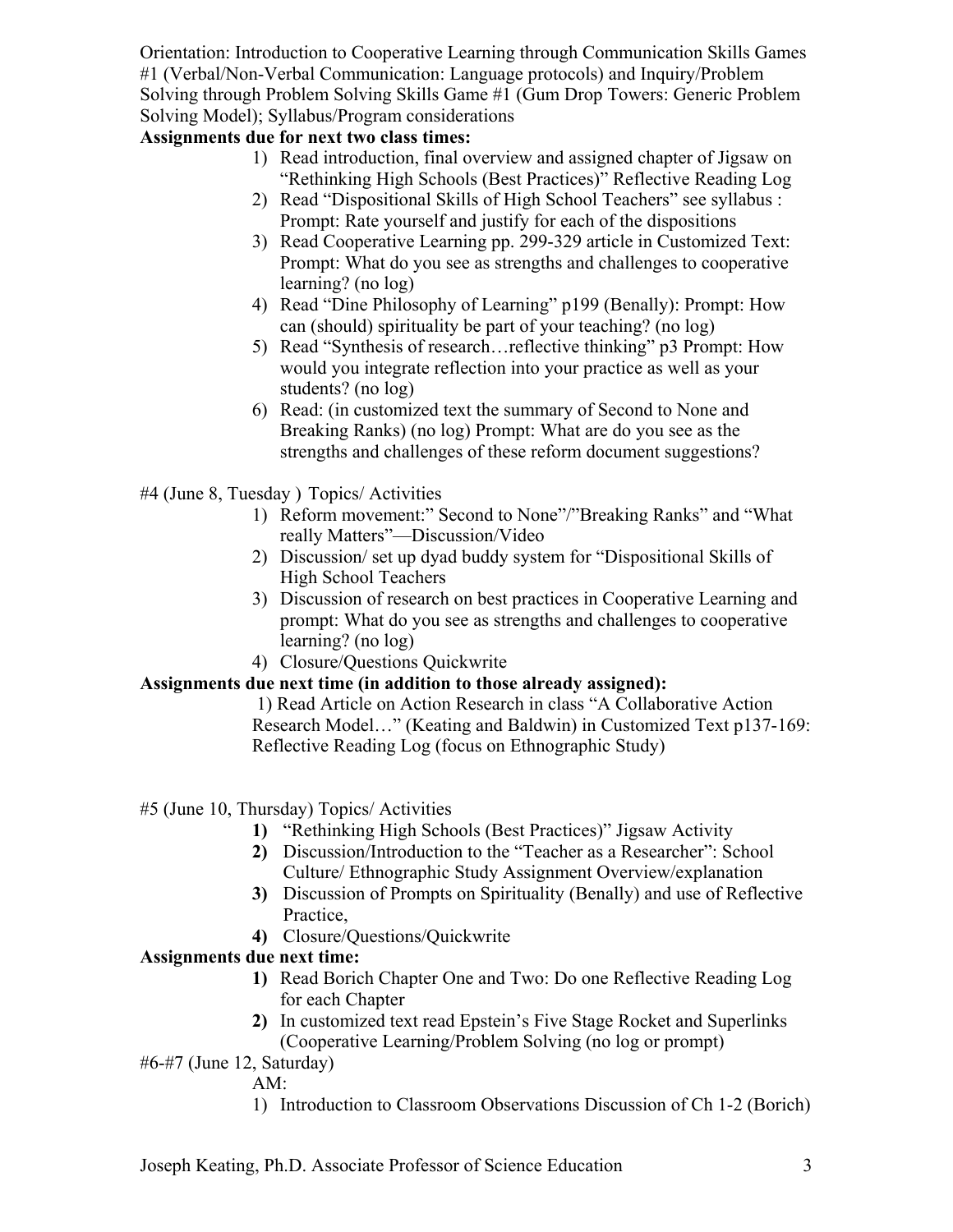2) Cooperative Learning Communication Skills Game #2 Epstein's Five Stage Rocket (cooperative learning social protocols)

PM:

- 3) Introduction to Inquiry / Problem Solving/ Model to Solve Problems #2: Superlinks
- 4) Closure/Questions/Quickwrite

# **Assignments due next time:**

- 1) Read Borich Ch 3-4 : ( reflective reading log for each)
- 2) Read article on Service Learning in Customized text "Incorporating Service Learning into a High School…"(Keating) p35 (Reflective Reading Log)
- 3) Read pp.173-191 (Introduction to Problem Solving Model) no log Prompt: Write out a brief one page description of the logistics of an activity that involves both strategies of problem solving and cooperative learning that you could use within your own discipline.

#8 June 15, Tuesday: Topics/Activities

- 1) Service Learning, School- to- Career/ Parental involvement (i.e. community involvement) and evaluation of this process (Action Research): Project Overview/ explanation/customized text examples (Lesson Planning overview) 2) Borich Ch 3-4 Discussion and explanation/examples of Borich Observational Group Research Assignment (Lesson Clarity, Classroom Management, Task Orientation, Student Engagement and Student Success)
- 3) Report /Discussion of Problem Solving Prompt by subject area
- 4) Closure/Questions/Quickwrite

# # 9 June 17, Thursday: Topics/Activities

- 1) Discussion of Research findings of Best Practices of teaching strategies from Manzano et al (optional readings)
- 2) Group time for planning for Borich Observational Group Research Study
- 3) Group time for planning for Ethnographic Group Study of School Site (due June 21)

# **Assignments due next time**:

1) Read overview of SDAIE strategies in Customized text (no log); prompt:

- Which of these would you incorporate into your own teaching and why?
	- 2) Ethnographic Group Study of School Site: oral and written report due

# #10-#11 June 19, Saturday: Topics /Activities

AM:

- 1) Ethnographic study presentations
- 2) Introduction to Specifically Designed Academic Instruction in English (SDAIE)—Modeling of Mystery Box/Discussion/Prep for Lesson PM:
- 3) Cooperative Learning Communication Skills Game #3 (Leader of the Pack)
- 4) Group presentations of Mini-SDAIE lessons
- 5) Closure/Questions/Quickwrite

# **Assignments due next time:**:

1) Read in customized text the overview of Classroom Management Strategies (no log) Two Prompts due: a) How would you respond to the common classroom scenario's?(choose any three one paragraph each) b) Respond to self evaluation of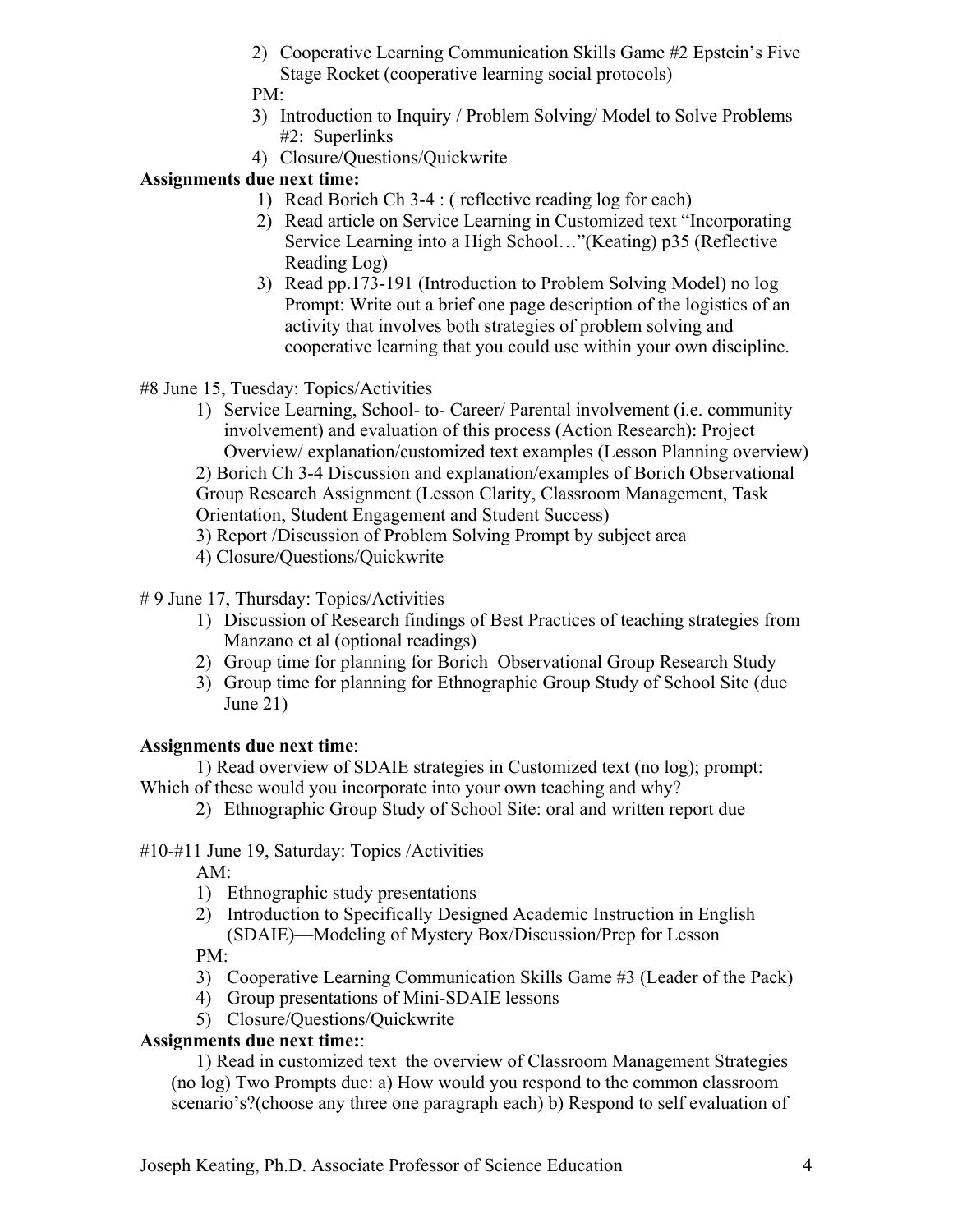classroom management strategies (to be given as a handout) Borich Observational Group Research Study Presentation

2)Jigsaw of three assigned Journal articles from Customized Text ( reflective journal for each)

3) Service-Learning and Action Research Written report and Oral Presentation

#12 June 22, Tuesday: Topics/Activities

1) Classroom Management overview Part 1-- models/simulations of typical and atypical issues: self-evaluation discussion, role-play of simulation solution in groups.

2) Class time to for expert group to prepare for jigsaw presentation of journal articles

3) Closure/Questions/Quickwrite

## **Assignments due next time:**

- 1) Borich Observational Group Research Assignment
- 2) Jigsaw of assigned Journal articles in Customized Text
- 3) Classroom Management Pt 2: Proposed lesson planning activities for first days of class (due Saturday)

#13 June 24, Thursday: Topics/Activities

1) Borich Observational Group Research Assignment Presentation

 2) Jigsaw of assigned Journal articles from Customized Text (group presentation) (no log) from each of the three articles: Prompt: What were the key ideas you learned and how would you apply them in your discipline?

3)Closure/Questions/Quickwrite

## **Assignments due next time:**

 1) Read in Customized Text "Leader of the Pack" Cooperative Learning Simulation Game #3 (no log)

## #14-15 (June 26, Saturday): Topics/Activities

AM:

1) Cooperative Learning Simulation Game #3 Leader of the Pack (Pt1-3) Cooperative Learning Model overview (review)

2) Overview of Best Practices in Cooperative Learning (summary) PM:

- 3) Preparation Time for Service-Learning/Action Research Project
- 4) Classroom Management Part 2: Discussion of proposed first day lesson plans for establishment of classroom norms and rules
- 5) Closure/Questions/Quickwrite

## **Assignments due next time:**

- **1)** Presentation of Service-Learning/Action Research Project/ written and oral reports due
- **2)** Reflections on TPE #8 and #11 due in TaskStream (125-200 words each maximum)

## #16 September 14, Tuesday: Topics/Activities

- 1) Presentation of Service-Learning/Action Research Project/ written and oral reports due
- 2) Discussion of TPE responses
- 3) Course Debrief/Overview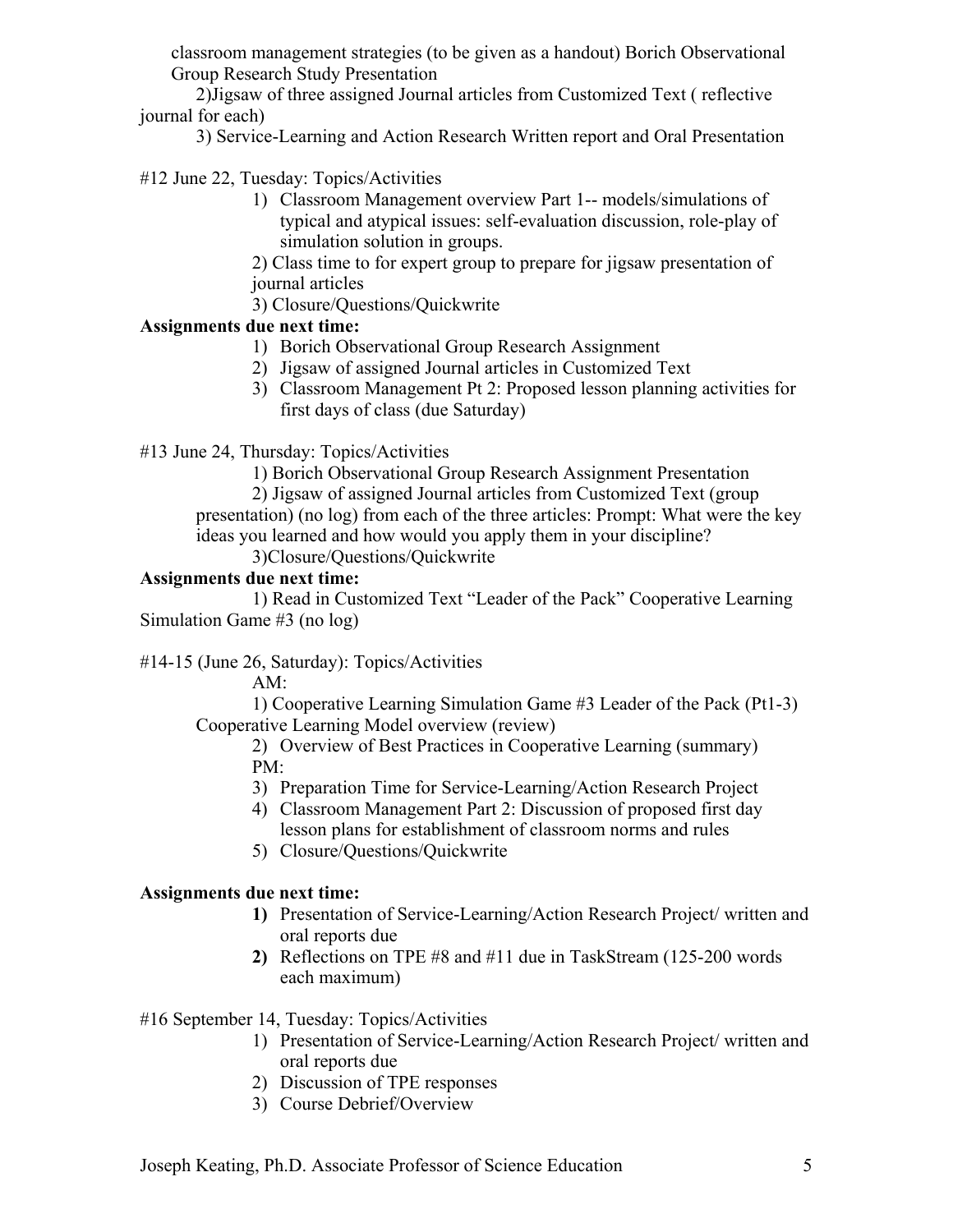### **Overview of Assignments**:

- **Grade Sheet:** Specific details of each assignment are included below as well as in the text and will be given in class at the appropriate time: a grading sheet will be used to keep track of these
- **Graduate Level Professionalism:** Expectations are that are assignments will be professionally done (i.e. typed and at the highest quality level representative of graduate work)
- **Referencing Sources:** Citations should always be used when utilizing information from another source
- **Punctuality and attendance** is essential in that many ideas presented cannot be replicated via alternatives such readings, student notes or videotape etc. Consequently any missed assignments and classes will be excused only for extenuating circumstances. Any assignments that could be made up from missed days due to extenuating circumstances (not all could since they are group and interactive) will only count a maximum of 1/2 the possible value since discussion/reflection of these assignments in class is an essential part of the assignment and process. Two missed classes or equivalent (Saturdays count as two classes) will automatically result in one letter grade lower and three missed classes with two letter grades lower. Late arrivals with also are penalized at the discretion of the instructor.

### **Brief Synopsis of each assignment:**

### **#1 Teacher Dispositions:**

A variety of practitioner and university research suggests the importance of linking affective objectives (feelings, attitudes, values, and social behaviors) to all cognitive objectives (mental operations, content knowledge) in all subject areas (Roberts and Kellough, 2000). Krathwohl, Bloom and Masia (1964) developed a useful taxonomy for teachers to use in defining and implementing affective objectives. These student behaviors are hierarchical from least internalized to most internalized: 1) receiving; 2) responding; 3) valuing; 4) organizing; 5) internalizing and acting. There is a correlation between students' academic success and the degree to which teachers incorporate these affective objectives (Roberts and Kellough, 2000; Baldwin, Keating and Bachman, 2003).

In order for teachers to facilitate and integrate these affective expectations into their own teaching, it is essential that they demonstrate corresponding personal attributes (characteristics, qualities) in their own learning. In light of this, it is critical for preservice teachers to be given an overall dispositional model (a range of these personal attributes) that can be used by them, as future teachers, and that illustrates the importance of and encourages the practice of these attributes. This dispositional model generally reflects the high expectations of quality teaching such as enthusiasm, positive attitudes, positive interactions and supportive interpersonal relationships within the teaching environment. In summary, there is a general consensus within the educational community that these attributes are considered highly desirable professional qualities in teachers (with an obvious range of individual manifestations) that will assist in promoting successful teaching and learning outcomes (Stone, 2002; McEwan, 2002; Dewey, **1910).** 

### **Scoring Criteria**

Each of these seven attributes will be scored on a 4-point rubric and then averaged (to be 10% of the course grade). Demonstrated improvement for an individual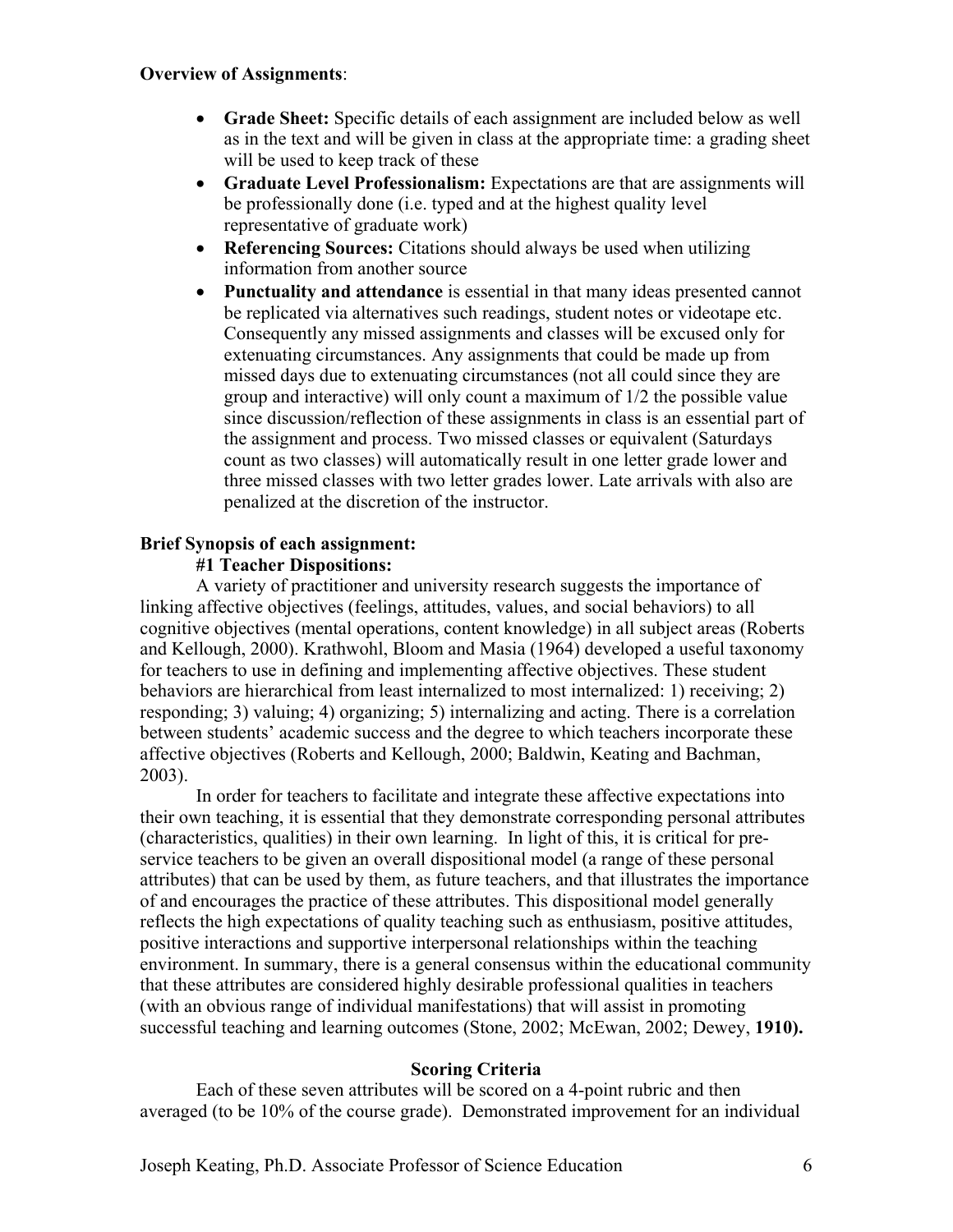in any area will be used as a strong consideration in the scoring of these attributes. Peer input and intermediate conferences will assist in formative assessments.

4 = **Exceeds expectations:** Student has demonstrated an especially high level of functioning with respect to this attribute (no sub par examples)

3 = **Meets expectations:** Student has demonstrated an acceptable level of functioning with

respect to this attribute (some qualities may be high while others are more limited; while there is room for continued growth, this student is generally solid; no concerns exist)

2 = **Below expectations**: Student has demonstrated inconsistent levels of functioning with

respect to this attribute; the student is on his/her way to meeting expectations, but needs time or a conscientious focus on this attribute in order to do so (numerous limitations or examples noted)

1 = **Well below expectations**: Student has demonstrated a low level of functioning with respect to this attribute (serious overall limitations noted in this area)

# **Generally Accepted Attributes of Highly Effective Teachers (as seen in pre-service programs)**

(Roberts and Kellough, 2000; Stone, 2002; McEwan, 2002; Baldwin, Keating and Bachman, 2003; Johnson and Johnson, 1994; COE Mission Statement, 1997)

The following will be used as a guideline to assess the level of attainment (and progress) in demonstrating these attributes.

- 1) **General classroom attendance, promptness, and participation:** is on time, respects time boundaries (breaks, etc.), regularly attends class, and actively participates.
- 2) **Attention to classroom discussion protocols** (per Epstein's Five Stage Rocket)**:** respects time limitations, recognizes and respects the perspectives of fellow classmates, gives wait time, listens actively, uses non-interruptive skills, mediates disagreements by working to understand others' perspectives and finding common ground, genuinely encourages all to participate.
- 3) **Social and cooperative skills (as illustrated in cooperative projects)**: assumes responsibility of one's roles, is open to consensus and mediation, effectively communicates ideas, attends group meetings, is dependable, respects others' ideas, expects quality work from self and colleagues, manages time effectively, uses organizational skills and leadership skills, is assertive but not aggressive, uses reflection as a means of evaluation, motivates and offers positive reinforcement to others.
- 4) **Attention to assignments:** meets time deadlines, produces quality products, responds cooperatively to constructive criticism, uses rubrics or other stipulated criteria to shape an assignment, prioritizes tasks and performs/supervises several tasks at once.
- 5) **General classroom demeanor:** is professional, creative, kind, sensitive, respectful, has a sense of humor, is supportive of fellow classmates and

Joseph Keating, Ph.D. Associate Professor of Science Education 7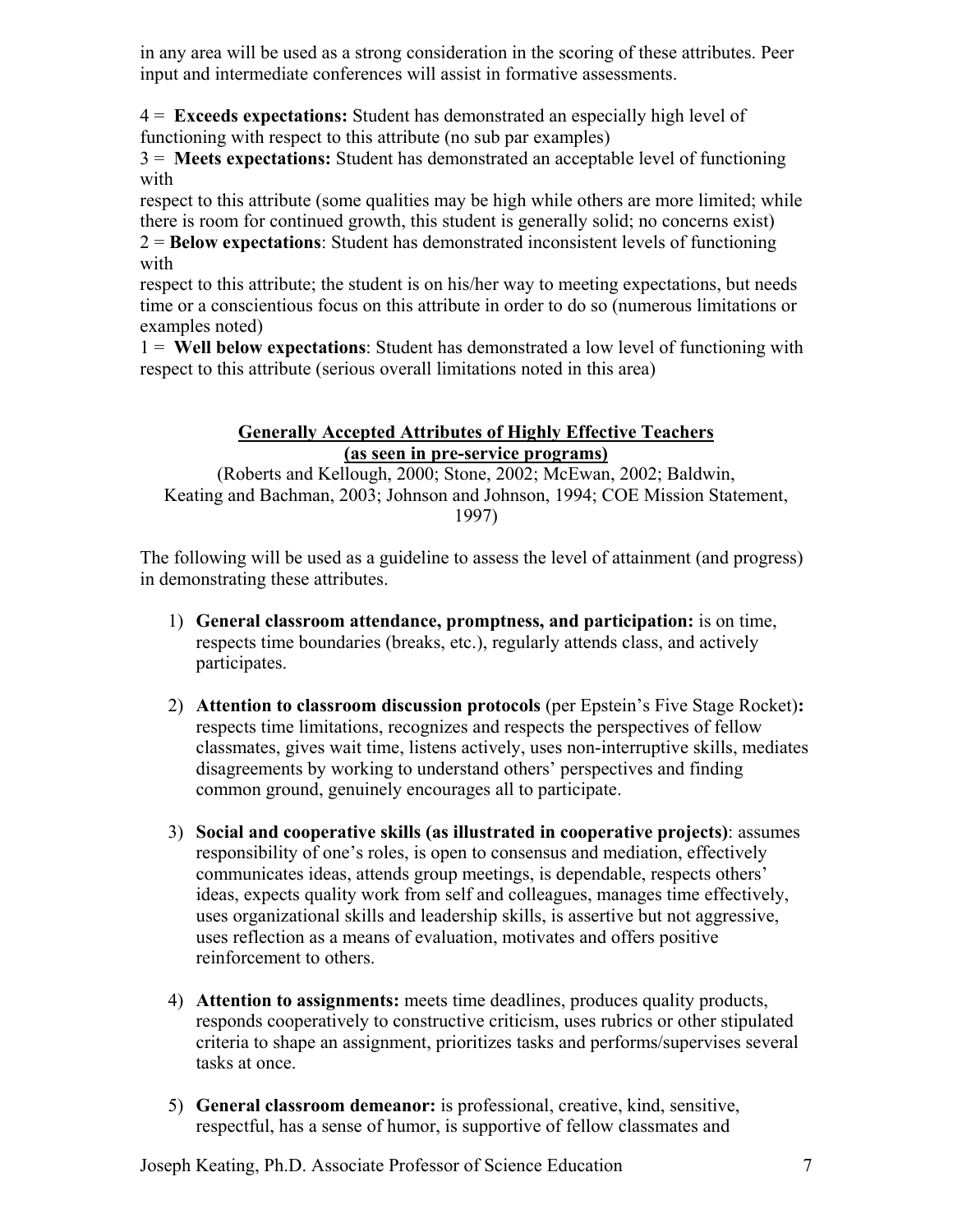instructors; recognizes others' perspectives as valid and works to include all "voices" in the classroom; is aware of and responsive to issues and behaviors that might marginalize colleagues in the classroom.

- 6) **Flexibility:** is responsive when reasonable adjustments to the syllabus, curriculum, schedule, and school site assignments become necessary (common to the educational arena); can work through frustrations by problem-solving with others and not letting emotional responses dominate or impair thinking; "bounces" back easily; can work calmly under stress.
- 7) **Openness to and enthusiasm for learning:** can engage with a variety of educational ideas with an open mind and a sense of exploration; demonstrates passion for and metacognition of learning across the curriculum and within discipline areas; takes advantage of learning opportunities and seeks out additional opportunities for learning.

**#2 Problem Solving (Competitive/Non-competitive Model):** the value of problem solving is demonstrated and discussed through two open ended problems completed in class: Gum Drop Towers and Superlinks. These will model the competitive-noncompetitive model that can be effectively applied to a high school classroom. In addition, this will be linked to a later reading assignment (Keating, A Problem Solving Model, Customized text) will ask the student to design his or her own problem solving assignment for his or her discipline. Description details will be provided in class.

**#3 Cooperative Learning Simulation Games:** Three classroom simulation games will be demonstrated and completed in class that will assist in developing those skills and protocols essential to working effectively in a cooperative team both as a participant during this program and with one's own students. These are called: Epstein's Five Stage Rocket, Verbal –Non-Verbal Communication and Leader of the Pack. Description details will be provided in class.

**#4 School Ethnographic Study Presentation:** Students will select a school site and as a team design a plan to visit the site in order to collect data and information from a variety of sources that might include: interviews, observations, documents, surveys, video/still photography etc. Using this information they will present a cohesive ethnographic overview of that school site for other members of the class. This presentation (both written and oral) has the multiple purpose of: jigsawing information about areas schools and introducing the student to the process and value of ethnographic and (or) action research. Other assignments will build on this foundation of the teacher as researcher model including the Borich Observational Study and the Action Research curriculum design as part of the Service-learning project. Description details will be provided in class.

**#5 Reflective Reading Logs and (or) Prompts:** Students will reflect on a variety of reading assignments and respond with either a written reading log (description details provided in class) or as a response to a prompt associated with that reading (description details provided in class). Rubrics will be used to evaluate student responses to the reading logs and a variety of assessment techniques will be applied to the prompts-- besides providing a way to evaluate your work this will model evaluative techniques that can be applied to your own students readings/writings.

### #6 **Service Learning/Action Research Project oral presentation and written report**: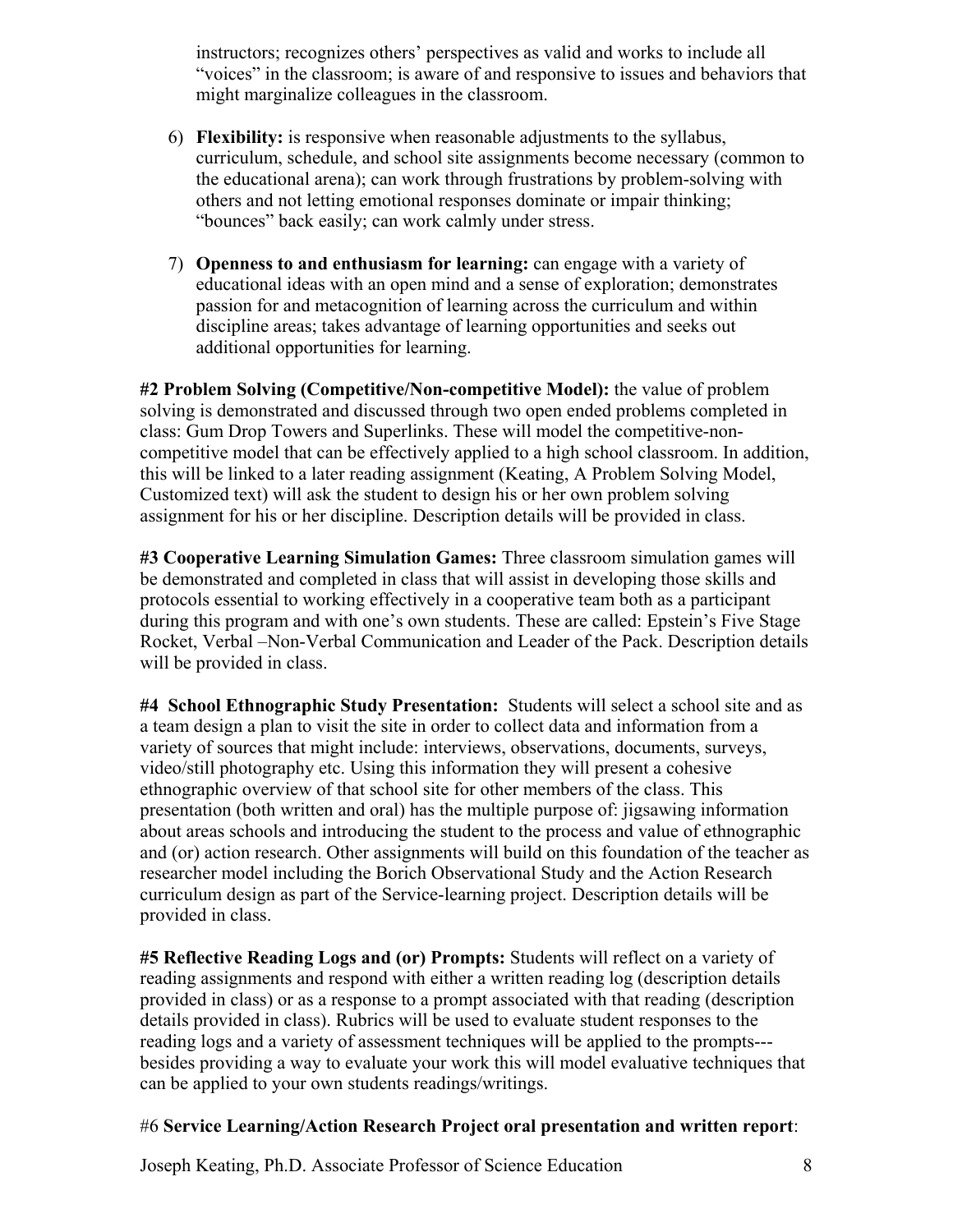In teams or as individuals, students will explore the feasibility of integrating community service-learning to a particular school site. A variety of resources such as Maryland Best Practices in Service-Learning will be used as a basis to understand how service-learning is effectively implemented in high schools. This assignment also includes exploration and investigation of (any) existing school programs as well as availability of community resources (parents, businesses and individuals) that might assist in implementing or upgrading service-learning as part of the regular school curriculum. The final outcome of this assignment will be a group or individual oral presentation and written report that includes a curriculum plan for effectively implementing three critical aspects service learning (curriculum connections, career exploration and service to the community). It also includes an effective, objective mechanism that would evaluate it ( action research proposal) that was introduced in Assignment #4 Ethnographic Study. Description details will be provided in class.

**#7 Attendance/Participation:** see Teacher dispositions and attendance expectations: note penalties for excessive absences or tardies.

#8 **Borich Observational Research Study Assignment:** This assignment builds on skills and knowledge in the area of teacher-research (action research) applied and integrated in the School Ethnographic Study (#4) and Service-learning/Action Research Project( $#6$ ). In this assignment the student will have the opportunity to practice a variety of observation/data collecting techniques as discussed in the Borich reading assignments. You will work in common subject areas to focus on one lense to gather, analyze and synthesize data gained from a minimum of three classroom observations and present their findings in both an oral and written format. Each the teams will present findings from five of the eight lenses discussed in Borich (in EDSS 531 the other three will be explored). Description details will be provided in class.

#9 **Jigsaw on text by Daniels et al: "Rethinking High Schools (Best Practices)"**: This assignment models the Jigsaw 2 model per Slavin (1995). Students will read introduction and final overview chapter plus assigned one. They will meet with others that have read these (expert group) and make a short oral presentation to the whole class (main group) in order to "teach" and evaluate the understanding of the concepts found in the assigned chapter. The purpose of this assignment is to: 1) model Jigsaw 1 and 2: 2) demonstrate/ mode a method of making students responsible for learning and teaching concepts to fellow classmates; 3) overviewing large amounts of information in a relatively short time frame.

**#10 Quickwrites:** An effective authentic evaluation method for the teacher and the student to determine what has and what has not been learned. At the conclusion of some classes students will be asked to write a brief overview of: 1) what they learned in class that day; 2) what questions they need answered; 3) general comments (mechanism to thank teacher or ask for assistance). The instructor can use the student responses to this Quickwrite as a basis to review the last class, answer common questions (in class) or specific questions to the individual student (on the paper).

### **#11 Reflections on TPE #8 and #11 in Taskstream (Final Culminating assessment)**

Students will respond to the teacher performance expectations of Learning About students and Social Environment by citing examples of experiences and reflections on those experiences that were provided in this course. Models and examples will be provided to guide the student in this culminating process.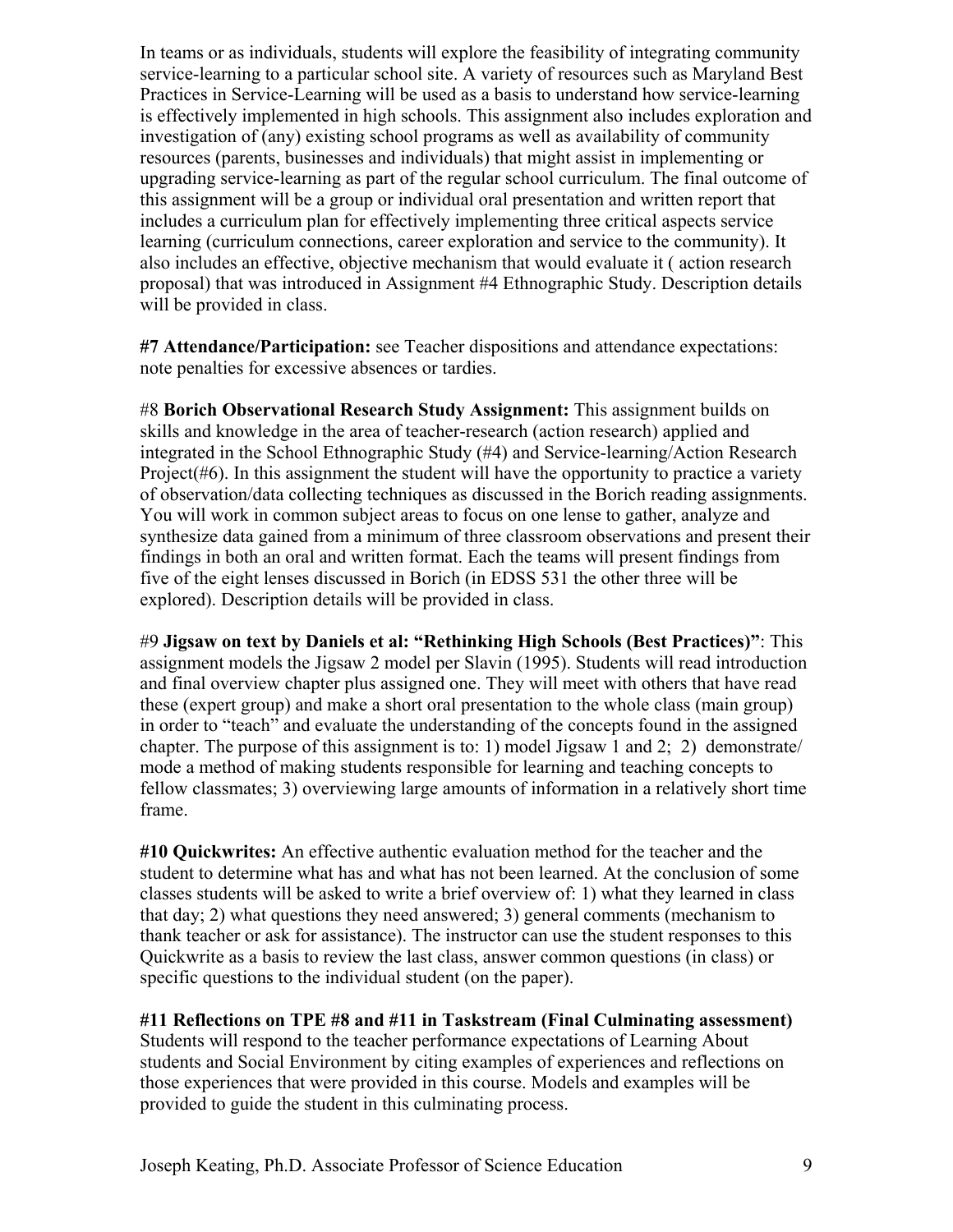**#12 Directorships: (optional extra credit)** Students will select classroom specific roles/responsibilities, assuming the leadership for the year in assisting all members of the cohort in some educational or social function. Specific details and available directorships will be discussed in class. This assignment has multiple purposes all readily transferable to the high school classroom setting that include teaching responsibility, leadership and social accountability. It is directly linked to the teacher dispositional assignment (# 1).

### **Point Values of Assignments (see also grade sheet)**

- **1)** Teacher Dispositional Skills (Instructor, Student and Peer input) (7 pts.)
- **2)** Problem Solving: (Gum Drop Towers and Superlinks) (10 pts.)
- **3)** Cooperative Learning Simulation Games (three) (10 pts)
- 4) School Ethnographic Study Group Presentation (10 pts.)
- 5) Reflective Reading Logs and Prompts (Journals) (15 pts.)
- 6) Service Learning/Action Research Project oral presentation and written report (10 pts.)
- 7) Attendance/Participation (15 pts.)
- 8) Borich Observational Research Classroom Assignment (10 pts.)
- 9) Jigsaw on "Rethinking High Schools (Best Practices)" (5 pts.)

10) Quickwrites (5pts.)

- 11) SDAIE Lesson Presentation (3pts)
- 12) TPE Responses in Taskstream (5pts)
- 13) Directorship (extra credit 5 pts.)

### Total =  $105$  pts. Possible

Grading Scale: students must maintain a B average in the credential program and obtain a grade of no lower than C+ in any individual course in order to receive credit for that course. Note attendance policy: excessive absences (non-extenuating circumstances) will result in the following grade reductions:  $(2 =$  one grade lower;  $3 =$  two grades lower; more than 3= non passage of course)

 $A = 90-100 (97-100 A+)$  $B = 80-89(87-89 B+$  $C = 70-79(77-79 C+)$  $D = 60-69$  $F = < 60$